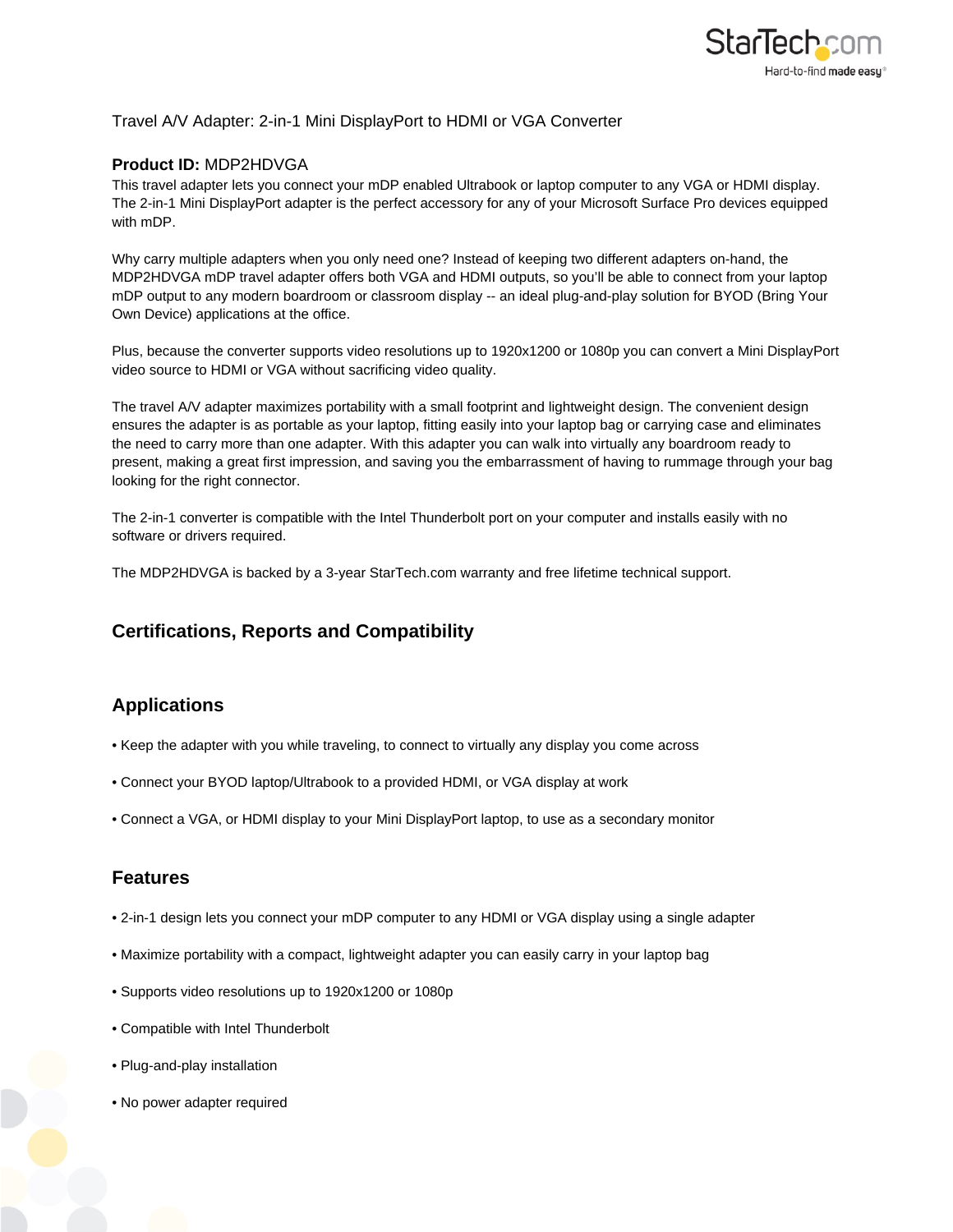

| <b>Hardware</b>                               |                                                       |                                                                                                                                        |
|-----------------------------------------------|-------------------------------------------------------|----------------------------------------------------------------------------------------------------------------------------------------|
|                                               | Warranty                                              | 3 Years                                                                                                                                |
|                                               | Active or Passive Adapter Active                      |                                                                                                                                        |
|                                               |                                                       | Passive                                                                                                                                |
|                                               | AV Input                                              | Mini DisplayPort - 1.2                                                                                                                 |
|                                               | AV Output                                             | <b>HDMI - 1.4</b>                                                                                                                      |
|                                               |                                                       | <b>VGA</b>                                                                                                                             |
|                                               | Audio                                                 | Yes                                                                                                                                    |
| Performance                                   |                                                       |                                                                                                                                        |
|                                               | Maximum Cable Distance 49.9 ft [15.2 m]<br>To Display |                                                                                                                                        |
|                                               | Maximum Analog<br>Resolutions                         | 1920x1200/1080p                                                                                                                        |
|                                               | Maximum Digital<br>Resolutions                        | 1920x1200/1080p                                                                                                                        |
|                                               | Wide Screen Supported                                 | Yes                                                                                                                                    |
|                                               | Audio Specifications                                  | HDMI - 7.1 Channel Audio                                                                                                               |
|                                               | <b>MTBF</b>                                           | 1,097,978 hours                                                                                                                        |
| Connector(s)                                  |                                                       |                                                                                                                                        |
|                                               | Connector A                                           | Mini-DisplayPort (20 pin)                                                                                                              |
|                                               | Connector B                                           | HDMI (19 pin)                                                                                                                          |
|                                               |                                                       | VGA (15 pin, High Density D-Sub)                                                                                                       |
| <b>Special Notes /</b><br><b>Requirements</b> |                                                       |                                                                                                                                        |
|                                               | Note                                                  | The HDMI port is a passive port.                                                                                                       |
|                                               |                                                       | The VGA port is an active port.                                                                                                        |
|                                               |                                                       | Maximum Cable Distance to Display refers to digital video. VGA<br>distance capabilities are dependent upon the quality of your cabling |
|                                               |                                                       |                                                                                                                                        |